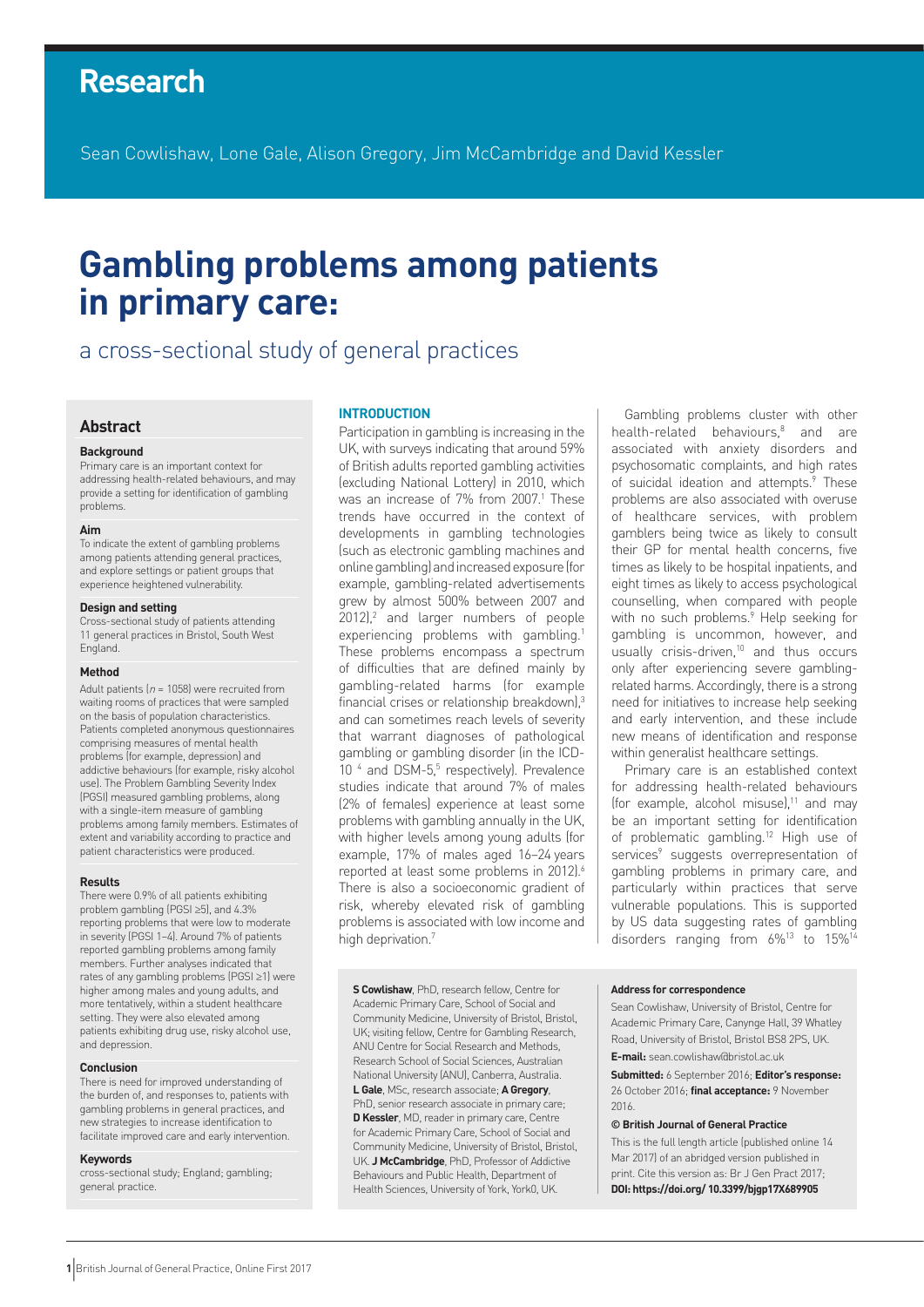### **How this fits in**

Gambling problems are emerging concerns for public health in the UK, and primary care may be a context for identifying patients who would benefit from intervention or specialist services. However, there are no relevant data on UK general practices, and this study assessed the extent of gambling problems, and patient groups that may be vulnerable. The findings suggest around 1 in 20 patients report gambling problems, which were mostly of low to moderate severity, in routine general practice. They highlight the need for increased acknowledgement and capacities to respond to patients with gambling problems in general practices.

among primary care attenders (relative to estimates from population-based studies that range from  $0.2\%$  to 1.0%),<sup>15</sup> and higher levels within low income populations.14 It is already recommended that UK GPs screen high-risk groups (for example, those reporting financial problems), and refer cases for specialist treatment.12 This is notwithstanding the lack of any evaluation of gambling problems in UK general practices, whereby the prevalence of conditions remains unknown. In this context, the current study aimed to:

- provide data on the extent of gambling problems among patients attending general practices in England; and
- explore variability according to practice and patient characteristics, and thus indicate clinical settings or patient groups experiencing heightened vulnerability.

#### **METHOD**

#### **Participants and procedure**

The target population comprised patients attending general practices in the Bristol region of south west England. Eleven practices were purposively sampled according to population deprivation and patient characteristics, as follows:

- deprivation levels were quantified using data from the Office for National Statistics, which indicated four practices from deprived areas (top 30% for deprivation in England), two practices in areas of low deprivation (bottom 30%), and three practices in a moderate band (middle 40% for deprivation); and
- two practices were not sampled on the basis of population deprivation as measured by ONS data. One was a

student health service and one a practice for the homeless. The latter were targeted to assess risk according to key population subgroups.

Patients aged ≥18 years and attending practices for any reason were eligible to take part in the study, but were excluded if they were unable to understand English sufficiently, required immediate medical attention, or were unable to give consent. Patients were approached by a researcher in waiting rooms before appointments, and were provided with information about the study. Those who provided consent were given anonymous questionnaires. These were selfcompleted and returned in the waiting room or using pre-paid envelopes, and yielded  $n = 1058$  questionnaires. Across practices sampled according to deprivation, the patient numbers ranged from  $n = 58$  to  $n = 122$ . There were  $n = 17$  and  $n = 163$  participants recruited from the practice for patients who are homeless and the student health service, respectively. Sociodemographic characteristics are shown in Table 1.

#### **Measures**

Brief measures identified mental health concerns and addictive behaviours. These included the two-item Whooley scale for depression,<sup>16</sup> and the GAD-2<sup>17</sup> scale for anxiety, which are recommended in primary care.18 Risky alcohol use was measured using the three consumption items from the Alcohol Use Disorders Identification Test (AUDIT-C).19,20 Non-prescription and recreational drug use was assessed using a Single-Item Screening Question (SISQ) for unhealthy drug use.<sup>21</sup> The format of this item, which required numeric indications of number of times (in the past year) using an illegal drug or prescription medication for non-medical reasons, was modified and comprised a binary response (yes or no) indicating any past year usage.

Gambling frequency was assessed using items derived from the British Gambling Prevalence Surveys,<sup>1</sup> asking about purchases of lottery or instant win/scratch tickets, play on bingo, casino table games, slot machines and other electronic gambling machines, games of skill against other individuals, or betting money on sporting events. These items used past year time frames (0 = Never,  $6 = \geq 4$  times a week), along with an item about any other gambling. Patients reporting gambling were then asked to complete the Problem Gambling Severity Index (PGSI),<sup>22</sup> which consists of nine items scored on 4-point response scales  $[0 =$ Never, 3 = Almost always) that relate to past year experiences. The study used a criterion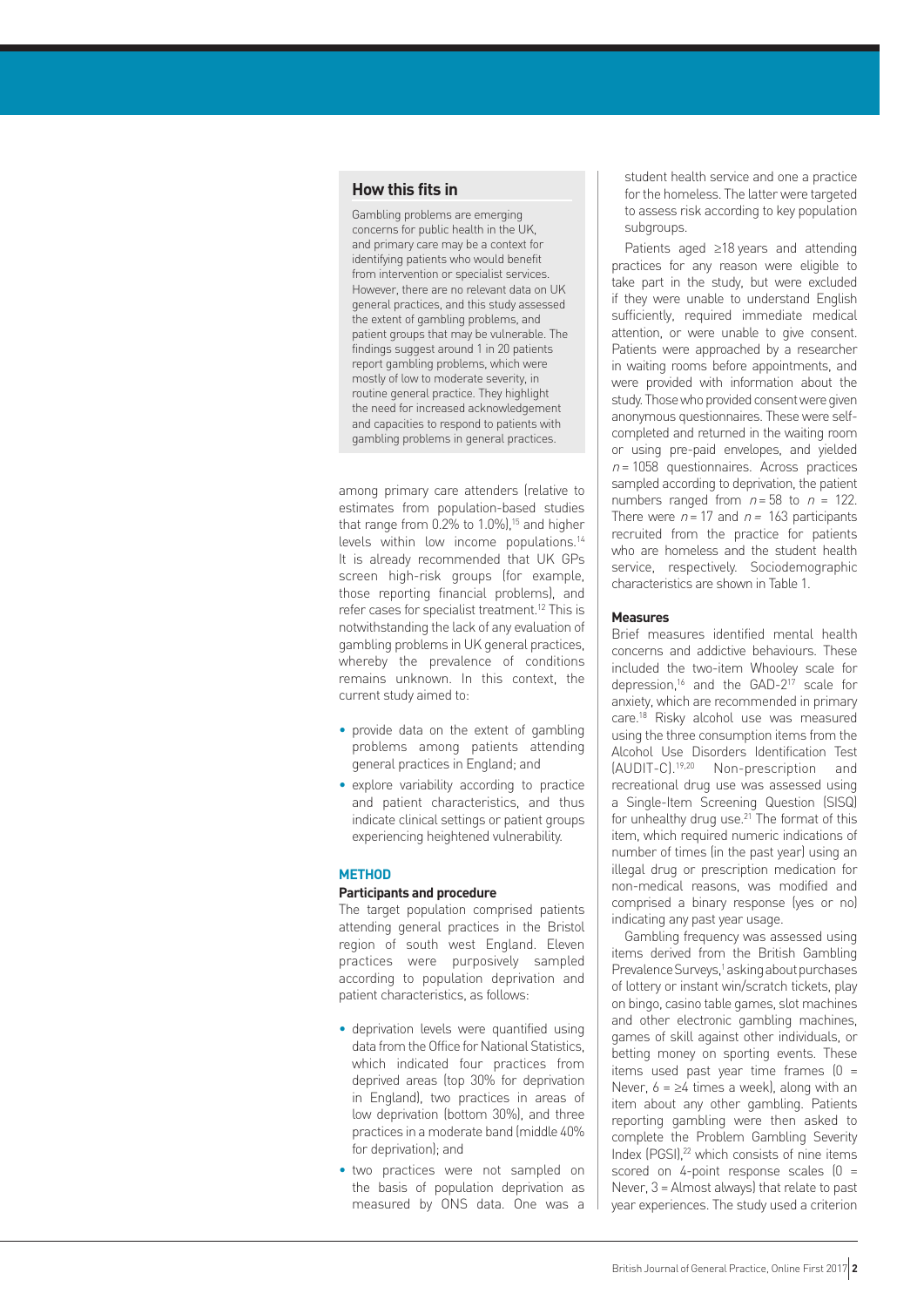#### **Table 1. Sample sociodemographic characteristics of patients (<sup>n</sup> = 1058)**

|                             | $\overline{r}$ | $\frac{0}{n}$ |
|-----------------------------|----------------|---------------|
| Sex (female)                | 636            | 64.7          |
| Age, years                  |                |               |
| $18 - 24$                   | 211            | 20.7          |
| $25 - 34$                   | 154            | 151           |
| $35 - 44$                   | 137            | 13.4          |
| $45 - 64$                   | 284            | 27.8          |
| >6.5                        | 235            | 23.0          |
| Relationship status         |                |               |
| Single (never married)      | 341            | 33.3          |
| Married/living with partner | 526            | 51.4          |
| DSW/other                   | 156            | 15.2          |
| <b>Education</b>            |                |               |
| Secondary school or less    | 270            | 27.0          |
| Post-secondary school       |                |               |
| education                   | 627            | 626           |
| Postgraduate education      | 60             | 6.0           |
| Other                       | 44             | 44            |
| Employment                  |                |               |
| Employed                    | 398            | 39.33         |
| Unemployed                  | 126            | 12.45         |
| Retired                     | 226            | 22.33         |
| Student                     | 166            | 16.40         |
| Other                       | 96             | 9.49          |
| Ethnic group (white)        | 889            | 87.67         |
|                             |                |               |

Small amounts of missing data (<10% per variable) mean that patient numbers across categories may not aggregate to 100%. There were  $n = 75$  missing values on sex;  $n = 37$ missing values on age; n = 35 missing values on relationship status; n = 57 missing values on education;  $n = 46$  missing values on employment; and  $n = 44$  missing values on ethnicity. DSW = Divorced/separated/widowed.

of PGSI ≥5 for problem gambling (which has been shown to yield greatest classification accuracy relative to clinician ratings involving detailed case conceptualisations),<sup>23</sup> with scores of PGSI 1–4 indicating low to moderate severity problems (given that all such responders were demonstrating at least some signs of problematic gambling). There was a single item about whether family members or close relatives had ever had problems with gambling, which was adapted from epidemiological surveys<sup>24</sup> and had a binary response format.

#### **Data analyses**

Data-file preparation was conducted using SPSS (version 21), while analyses were conducted using Program R. These comprised descriptive analyses of rates of gambling problems and other mental health concerns and addictive behaviours. Exploratory analyses of variability according to practice characteristics were conducted, followed by evaluations of associations with patient-level characteristics. These comprised Pearson  $\chi^2$  tests and logistic regression models that explored significant effects. The latter specified gambling problems as endogenous variables, and with patient characteristics treated as exogenous. These were evaluated in separate models, which thus estimated bivariate associations through odds ratios (ORs) and 95% confidence intervals (CIs).

#### **RESULTS**

Preliminary analyses indicated modest levels of missing data ranging from around 5% (depression) to 13% (alcohol) across most measures, and were managed through pairwise deletion. There were higher levels for the PGSI, however, with around 45% of eligible participants (that is, reporting gambling in the past year) having missing data across items. Exploratory analyses indicated that around 90% of these patients reported gambling on lottery or with instant win tickets only, and suggested that missing data were attributable mainly to such patients failing to define these activities as gambling. Missing data were addressed using zero-fill techniques, and thus assumed no gambling problems.

Table 2 indicates frequencies of gambling problems and mental health problems or addictive behaviours. There were 0.9% of patients demonstrating problem gambling (PGSI ≥5), and 4.3% exhibiting problems that were low to moderate in severity (PGSI 1–4). Thus, a total of 5.2% of patients  $(95\% \text{ Cl} = 4.0\% \text{ to } 6.8\%)$  exhibited at least some gambling problems across a spectrum of severity. There were 7.2% of patients reporting gambling problems among family members, and this included eight patients reporting problems with their own gambling (PGSI ≥1). Levels were lower than rates of other mental health problems and addictive behaviours.

#### **Table 2. Estimates of the extent of mental health problems and addictive behaviours, including gambling problems (n = 1058)**

|                                           | $\mathbf n$     | $\%$ | 95% CI                |  |
|-------------------------------------------|-----------------|------|-----------------------|--|
| Gambling                                  |                 |      |                       |  |
| PGSI > 5                                  | 10 <sup>1</sup> | 0.9  | $0.5 \text{ to } 1.8$ |  |
| <b>PGSI 1-4</b>                           | 45              | 4.3  | $3.2$ to $5.7$        |  |
| Problems in the family with gambling      | 73              | 7.2  | $5.7$ to $9.0$        |  |
| Mental health/addictive behaviours        |                 |      |                       |  |
| Depression (Whooley ≥1)                   | 561             | 55.8 | 52.7 to 58.9          |  |
| Anxiety (GAD-2 $\geq$ 2)                  | 262             | 27.0 | 24.3 to 30.0          |  |
| Alcohol (AUDIT-C ≥5)                      | 307             | 32.4 | 29.4 to 35.5          |  |
| Drug use (SISQ)                           | 140             | 14.3 | 12.2 to 16.7          |  |
| PGSI ≥1 across practice characteristics   |                 |      |                       |  |
| High deprivation $(k = 4, n = 380)$       | 23              | 6.1  | $4.0 \text{ to } 9.1$ |  |
| Moderate deprivation $(k = 3, n = 331)$   | 13              | 3.9  | $2.2$ to 6.8          |  |
| Low deprivation $(k = 2, n = 184)$        | $\overline{6}$  | 3.3  | $1.3 \text{ to } 7.3$ |  |
| Student health service $[k = 1, n = 163]$ | 13              | 8.0  | 4.5 to 13.5           |  |

PGSI = Problem Gambling Severity Index. Whooley = Whooley depression scale. GAD-2 = 2-item GAD scale for anxiety. AUDIT-C = 3-item consumption scale from the AUDIT. SISQ = Single-Item Screening Question for Unhealthy Drug Use. k = number of practices. For the purposes of these analyses the clinic was combined for patients who are homeless with the highly-deprived practices (thus  $k = 5$ ).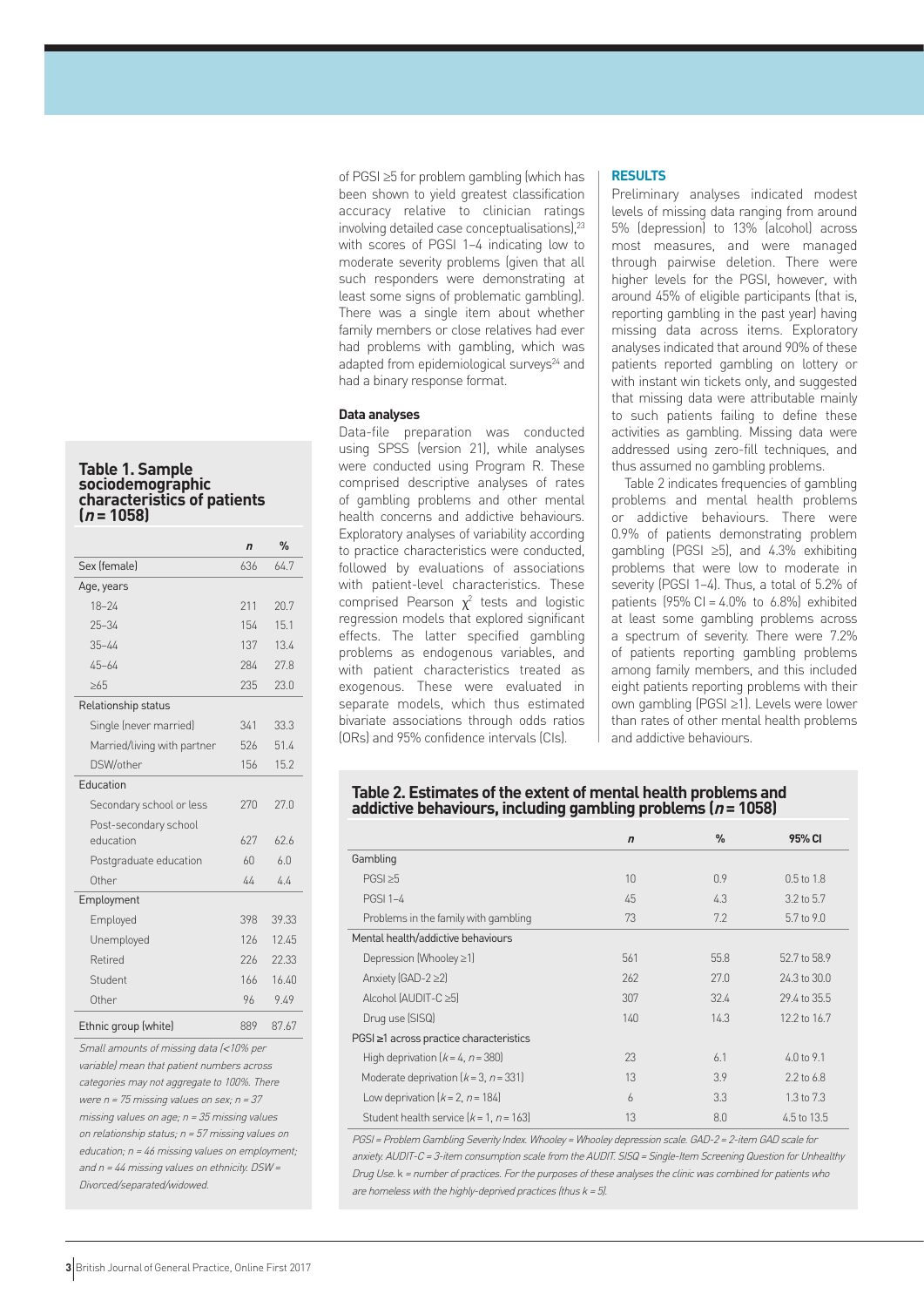Subsequent analyses explored variability in gambling problems (PGSI ≥1) according to practice characteristics. Given small numbers of practices in this study, the results (Table 2) are highly exploratory. They yielded trends  $(P < 0.10)$  suggesting elevated rates in the student health service, however, when compared with practices characterised by low (OR 2.57,  $95\%$  CI = 0.99 to 7.47) and moderate deprivation (OR 2.12,  $95\%$  CI = 0.95 to 4.73). Modest elevations were observed for highly-deprived practices but were not significantly different when compared with practices characterised

## **Table 3. Analyses of associations with any gambling problems (PGSI <sup>≥</sup>1) and patient-level sociodemographic and clinical characteristics (n = 1058)**

|                                  |                          | $\mathbf n$ | %    | $\chi^2$ | P-value |
|----------------------------------|--------------------------|-------------|------|----------|---------|
| Sociodemographic characteristics |                          |             |      |          |         |
| <b>Sex</b>                       | Male                     | 29          | 8.4  | 10.0     | 0.002   |
|                                  | Female                   | 22          | 3.5  |          |         |
| Age, years                       | $18 - 24$                | 22          | 10.4 | 18.2     | 0.001   |
|                                  | $23 - 44$                | 8           | 5.2  |          |         |
|                                  | $35 - 44$                | 4           | 2.9  |          |         |
|                                  | $45 - 64$                | 13          | 4.6  |          |         |
|                                  | >65                      | 5           | 2.1  |          |         |
| Relationship status              | Single, never married    | 29          | 8.5  | 11.9     | 0.003   |
|                                  | Married/cohabitating     | 20          | 3.8  |          |         |
|                                  | DSW/other                | 4           | 2.6  |          |         |
| Education                        | Secondary school or less | 9           | 3.3  | 2.6      | 0.272   |
|                                  | Post-secondary school    | 37          | 5.9  |          |         |
|                                  | Postgraduate/other       | 6           | 5.8  |          |         |
| Employment                       | Employed                 | 21          | 5.3  | 7.7      | 0.052   |
|                                  | Unemployed               | 11          | 8.7  |          |         |
|                                  | Student                  | 11          | 6.6  |          |         |
|                                  | Retired/other            | 9           | 2.8  |          |         |
| Ethnic group                     | White                    | 45          | 5.1  | 0.0      | 0.969   |
|                                  | Non-white                | 7           | 5.6  |          |         |
| <b>Clinical characteristics</b>  |                          |             |      |          |         |
| Depression                       | Whooley $[≥1]$           | 38          | 6.8  | 5.1      | 0.024   |
|                                  | Whooley [0]              | 15          | 3.4  |          |         |
| Anxiety                          | $GAD-2$ ( $\geq$ 3)      | 19          | 7.3  | 2.3      | 0.127   |
|                                  | $GAD-2$ (<3)             | 32          | 4.5  |          |         |
| Alcohol                          | $AUDIT-C$ ( $\geq$ 5)    | 30          | 9.8  | 12.9     | 0.000   |
|                                  | $AUDIT-C$ $(<5)$         | 24          | 3.7  |          |         |
| Drug use                         | SISQ Yes                 | 22          | 15.7 | 32.8     | 0.000   |
|                                  | SISQ No                  | 30          | 3.6  |          |         |

Positive endorsement of either item from the Whooley depression scale was used to indicate possible depression. Scores of ≥3 on the GAD-2 were used to indicate potential anxiety. Scores of 5esp on the AUDIT-C were used to indicate high risk (including hazardous and harmful) drinking. DSW = Divorced/separated/widowed. PGSI = Problem Gambling Severity Index. AUDIT = Alcohol Use Disorders Identification Test. SISQ = Single-Item Screening Question for Unhealthy Drug Use.

by low  $[OR 1.91, 95\% CI = 0.81$  to 5.25) or moderate deprivation (OR 1.58, 95%  $Cl = 0.95$  to 4.73). These deprived practices included the clinic for patients who are homeless, who were too few for statistical comparison  $(n = 17)$ , but exhibited extremely high rates of gambling problems (29.4%).

Bivariate associations involving any gambling problems (PGSI ≥1) and patient characteristics are shown in Table 3. These indicated significant associations with sex, age, and relationship status. Logistic regression illustrated higher rates in males (compared with females: OR 2.55, 95% CI = 1.44 to 4.55), patients aged 18–24 years (compared with 35–44-yearolds: OR 2.43, 95% CI = 1.21 to 5.06), and patients who were single/never married (compared with married or cohabitating: OR 2.35, 95% CI = 1.32 to 4.29). Exploratory analyses indicated that males aged 18–24 years were a particularly vulnerable group, with 25.4% (95% CI = 15.6% to 38.2%) reporting any gambling problems. Patients screening positive for depression demonstrated a twofold increase in rates of gambling problems (OR 2.08,  $95\%$  CI = 1.15 to 3.94), while risky alcohol use was associated with a near threefold increase  $[OR 2.78, 95\% CI = 1.60$  to 4.89). Drug use was associated with a fivefold increase in gambling problems (OR 5.03,  $95\%$  CI = 2.78 to 8.99)

#### **DISCUSSION**

#### **Summary**

The results indicated that around 5% of patients report problems with gambling across a spectrum of severity, including approximately 1% who were problem gamblers (PGSI ≥5) and 4% reporting problems that were low to moderate in severity (PGSI 1–4). There were around 7% of patients reporting gambling problems among family members or close relatives, and they were also likely to encounter gambling-related harms.25 These rates were lower than other mental health concerns (for example, depression: 56%) and addictive behaviours (for example, risky alcohol use: 32%) that have stronger traditions of recognition in primary care.

Notwithstanding, the study indicated groups and perhaps clinical contexts that were characterised by heightened vulnerability. There were high rates among males and young adults (the extent of any gambling problems among males aged 18–24 years was 25.4%, 95% CI = 15.6% to 38.2%), and more tentatively, within the student healthcare setting. Gambling problems were elevated among patients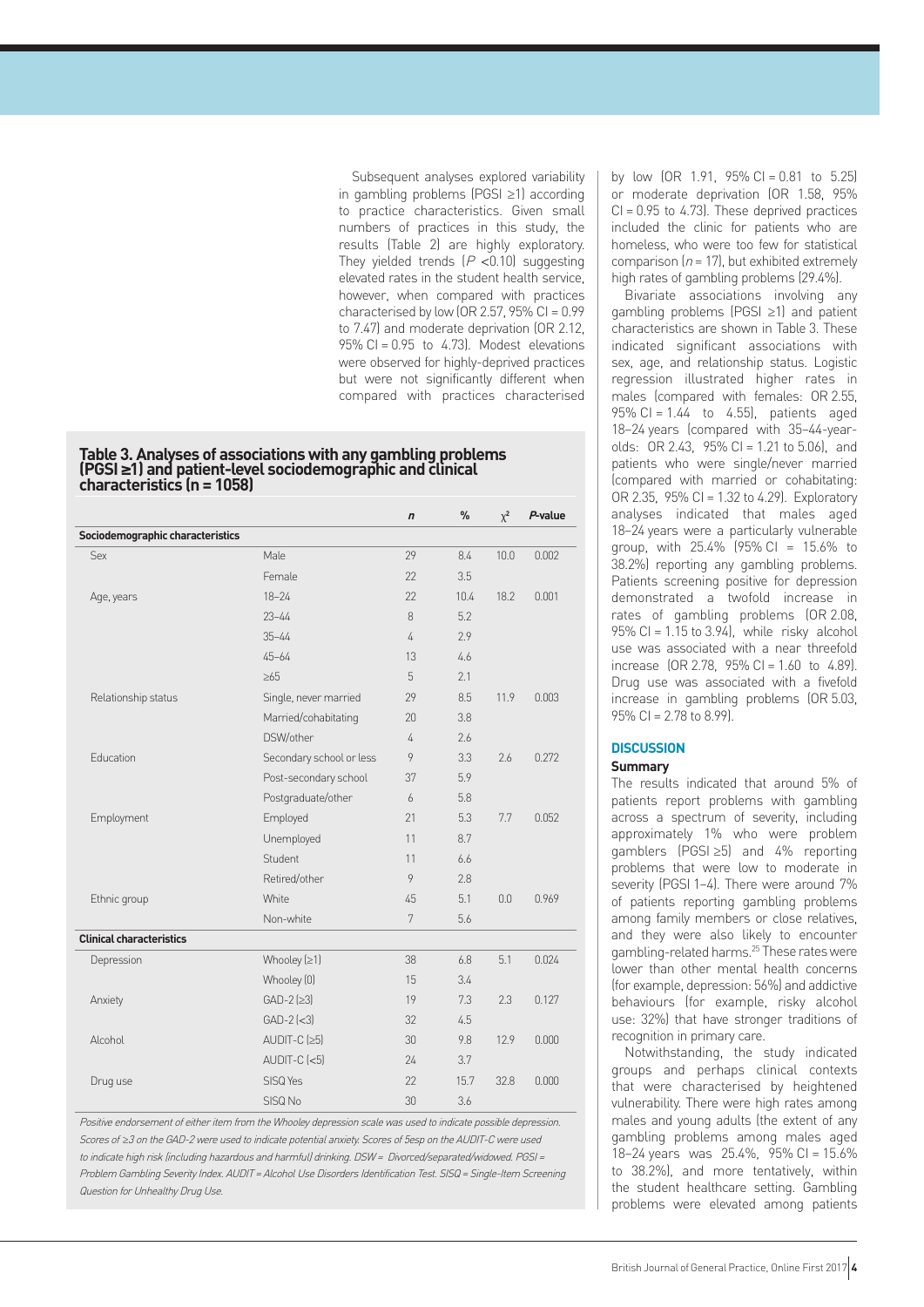#### **Funding**

This project was funded by the National Institute for Health Research (NIHR) School for Primary Care Research (SPCR). The grant number is SPCR 244. The funding body had no influence on the study design.

#### **Ethical approval**

Ethical approval for the study was granted by the NHS Health Research Authority (HRA), IRAS project ID: 192004, REC reference: 16/ WA/0055.

#### **Provenance**

Freely submitted; externally peer reviewed.

#### **Competing interests**

The authors have declared no competing interests.

#### **Open access**

This article is Open Access: CC BY-NC 4.0 license (http://creativecommons.org/ licenses/by-nc/4.0/).

#### **Acknowledgements**

The authors thank Graham England and Sarah Flourentzou from the Bristol Addiction Recovery Agency (ARA) for supporting the project, and the management teams of general practices that hosted the study. The project was supported by an advisory committee comprising Jody Clark (Bristol City Council), Graham England (Bristol ARA), Graham Box (patient/public involvement representative) and Gail Thornton (patient/ public involvement representative). Finally, the authors are extremely grateful to the patients who also participated in the study.

#### **Discuss this article**

Contribute and read comments about this article: **bjgp.org/letters**

demonstrating drug use, alcohol risk, and depression.

#### **Strengths and limitations**

The study involved purposive sampling of practices, and recruitment of a sample that was a reasonable approximation of patients encountered regularly in primary care. However, the number of practices was small and participants were not randomly sampled, while data on response rates were not recorded. Findings may be affected by refusals to participate and missing data, which were high for the gambling problem measure. This comprised the PGSI,<sup>22</sup> which does not assess the full breadth of gamblingrelated harms.26 To reduce burden, the study used a single-item measure of gambling problems among family members, while clinical characteristics were measured using brief screens that possess moderate specificity, <sup>20,27</sup> and do not correspond to severe mental health concerns and addiction problems.

#### **Comparison with existing literature**

Estimates of the extent of gambling problems were lower than those in prior research from the US,<sup>13,14</sup> and are similar to levels in population-based studies in the UK.<sup>1</sup> Notwithstanding, the present findings highlight that gambling problems are important clinical issues for primary care attenders, that are strongly linked with poor mental health<sup>9</sup> and have impacts that extend beyond the individual.<sup>28</sup> There is evidence that people with gambling problems can benefit from therapeutic interventions, including intensive and brief interventions, $29,30$ and alongside minimal interventions for 'concerned significant others'.31 These provide the basic components of an intervention framework that aligns with models of care for alcohol misuse, and comprises multiple tiers of intervention.<sup>32</sup> These address a spectrum of severity (for example, simple advice or brief interventions for hazardous or harmful drinking, intensive therapies for dependence), as well as support needs of families, and have bases in identification strategies that are situated within primary care.<sup>11</sup>

#### **Implications for research and practice**

The study indicates that around one in 20 patients report some degree of gambling problem in routine primary care, and highlights the need for improved acknowledgement and capacities to respond to these issues. It supports the recommendation that GPs and clinical staff should be vigilant for gambling problems,<sup>12</sup>

and particularly among young males and patients who are depressed or using alcohol and drugs. At a minimum, there should be training and support for clinical staff in identification and pathways to care. In the absence of visible signs of gambling problems that are low to moderate in severity, however, it seems unlikely that such strategies (which exclude questioning in the absence of visible risk factors) will identify many individuals who would benefit from early intervention. As such, it may also be that selective screening<sup>33</sup> of highrisk groups (for example, young males and/or patients with depression), or within particular contexts (for example, university clinics), is potentially appropriate.

There is need for further evidence that indicates the burden of gambling problems in primary care at a national level, particularly illustrating co-occurrence and impact on other presenting problems. The development of strategies to identify gambling problems is associated with particular research needs, including studies which demonstrate that initiatives can yield improved access to interventions, and also that patients in primary care, who are not seeking help for gambling, will benefit from interventions.

Finally, these identification strategies can be justified only if adequate services are available to deliver interventions. It appears that such requirements are lacking in the UK, where intervention research for gambling is virtually non-existent, while treatment services are grossly inadequate.<sup>34</sup> Such inadequacies are notwithstanding the best efforts of service providers (which mainly comprise voluntary sector organisations), and can be attributed to an unusual situation in the UK whereby research and treatment are commissioned almost exclusively by gambling industry-affiliated bodies. Given that between 15% and 40% of most gambling revenues (depending on type of activity), $35$  is derived from people reporting problems with gambling in the UK, there are conflicts of interest between public health and economic policy goals (whereby even small reductions in numbers of people gambling heavily implies far larger reductions in economic yield).<sup>36</sup> Because of the vested interests of addiction industries,36,37 evidence and interventions that are supported through independent funding are needed.

Gambling should be formally recognised as a health-related issue in the UK, and included within the remits of mainstream commissioning bodies that are responsible for public health and service provision.